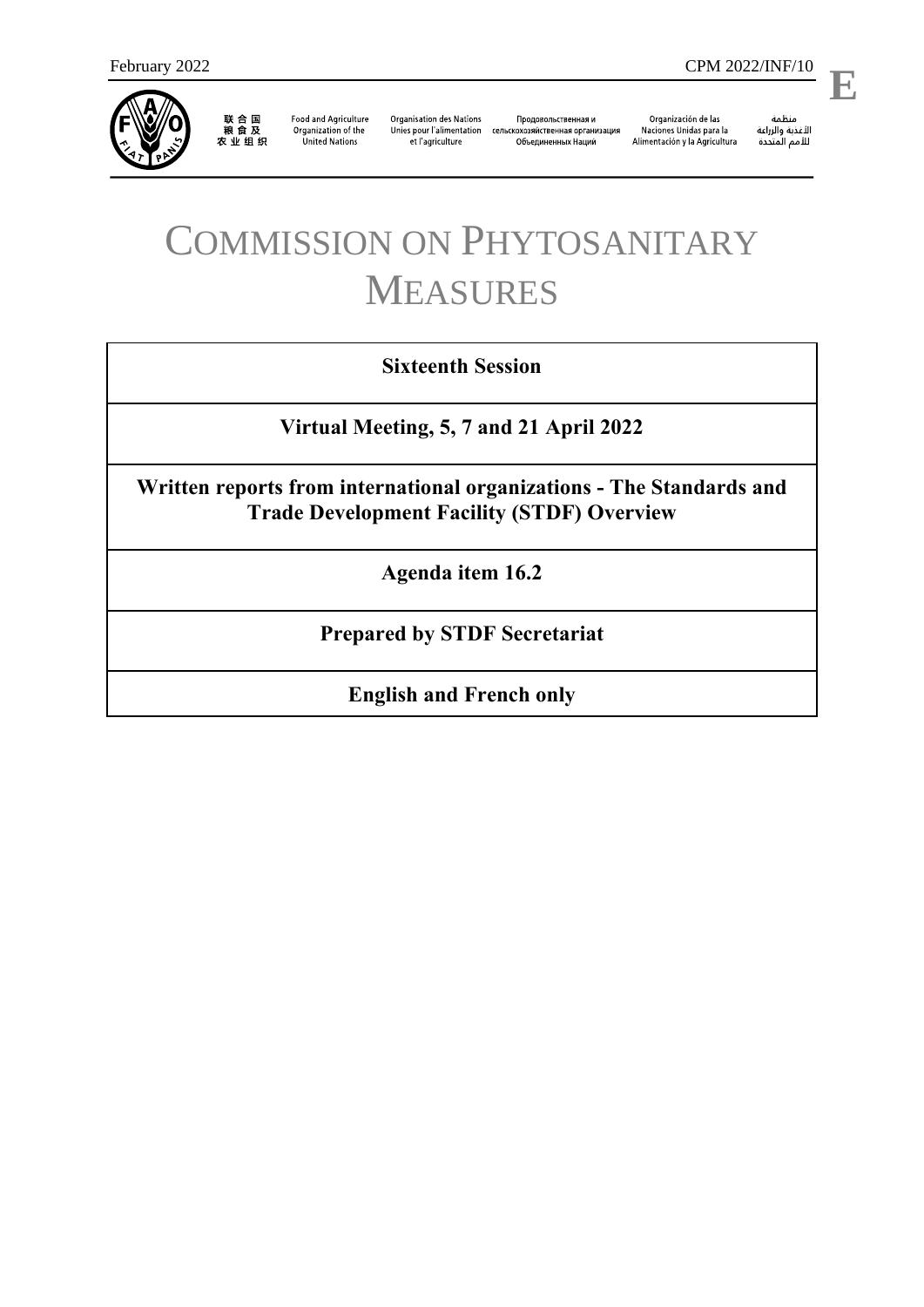

STANDARDS and TRADE<br>DEVELOPMENT FACILITY

#### **STDF OVERVIEW FOR CPM-16**

#### **1 OVERVIEW**

1.1. The Standards and Trade Development Facility (STDF) is a global partnership to facilitate safe trade, contributing to sustainable economic growth, poverty reduction and food security. The STDF promotes improved food safety, animal and plant health capacity in developing countries and helps imports and exports to meet sanitary and phytosanitary (SPS) requirements for trade, based on international standards. STDF's work is guided by a five-year [Strategy \(2020-2024\).](https://standardsfacility.org/sites/default/files/STDF_Strategy_2020-2024.pdf)

1.2. The STDF was established by the Food and Agriculture Organization of the United Nations (FAO), the World Organisation for Animal Health (OIE), the World Bank Group (WBG), the World Health Organization (WHO), the World Trade Organization (WTO), and includes the Codex and IPPC Secretariats as core partners. The STDF brings together diverse stakeholders from across agriculture, health, trade and development, donors and developing country experts who participate actively in STDF's work.

1.3. This document provides a brief update on STDF's activities and projects since CPM-15. Table 1 provides an overview of on-going STDF projects and Project Preparation Grants (PPGs) in the plant health area, many of which benefit from the involvement and technical guidance of the FAO and the IPPC Secretariat.

1.4. Delegates are encouraged to subscribe to the STDF Newsletter [\(www.standardsfacility.org\)](http://www.standardsfacility.org/) to receive regular updates on the STDF.

#### **2. STDF KNOWLEDGE WORK**

2.1. STDF's knowledge work on cross-cutting thematic topics identifies and promotes good practices to improve SPS capacity development outcomes. Knowledge work convenes members, drawing on technical expertise, and aims to influence SPS capacity development work more broadly. Outputs include practical briefing notes, user-friendly knowledge products (publications, films, etc.), global and regional client-facing events, practitioner groups, etc. Members are currently working on the following topics:

#### **a) Good Regulatory Practice**

-

2.2. Good Regulatory Practices (GRPs) are processes and tools to help improve the quality and effectiveness of SPS measures so that they protect human, animal, or plant life or health, without creating unnecessary barriers to trade. Using [GRPs](https://www.standardsfacility.org/good-regulatory-practice) improves compliance with the WTO SPS Agreement, including greater alignment with international standards for food safety, animal and plant health.

2.3. In November 2021, the STDF launched a [GRP Guide,](https://www.standardsfacility.org/sites/default/files/STDF_GRP_Guide_EN.pdf) which offers a handbook to navigate and use GRPs when designing, developing, and reviewing SPS measures. <sup>1</sup> The Guide consolidates information on GRPs in the SPS context and provides practical guidance to SPS regulators in developing countries to ensure that SPS measures are "fit for purpose" and avoid creating non-tariff barriers. The Guide can also be used to support the development and/or implementation of capacity development projects at the national or regional level, supported by the STDF or other partners.

#### **b) Prioritization of SPS Investments for Market Access (P-IMA)**

2.4. STDF's [P-IMA framework](http://www.standardsfacility.org/prioritizing-sps-investments-market-access-p-ima) is an evidence-based approach to inform and improve SPS planning and decision-making, including on resource allocation. The framework has been applied in several developing countries through projects and PPGs. The framework involves plant health authorities and uses data collected from Phytosanitary Capacity Evaluations (PCEs), where possible. An STDF

<sup>&</sup>lt;sup>1</sup> See the event's recording here: [https://www.standardsfacility.org/stdf-guide-good-regulatory-practices](https://www.standardsfacility.org/stdf-guide-good-regulatory-practices-improve-sps-measures)[improve-sps-measures](https://www.standardsfacility.org/stdf-guide-good-regulatory-practices-improve-sps-measures)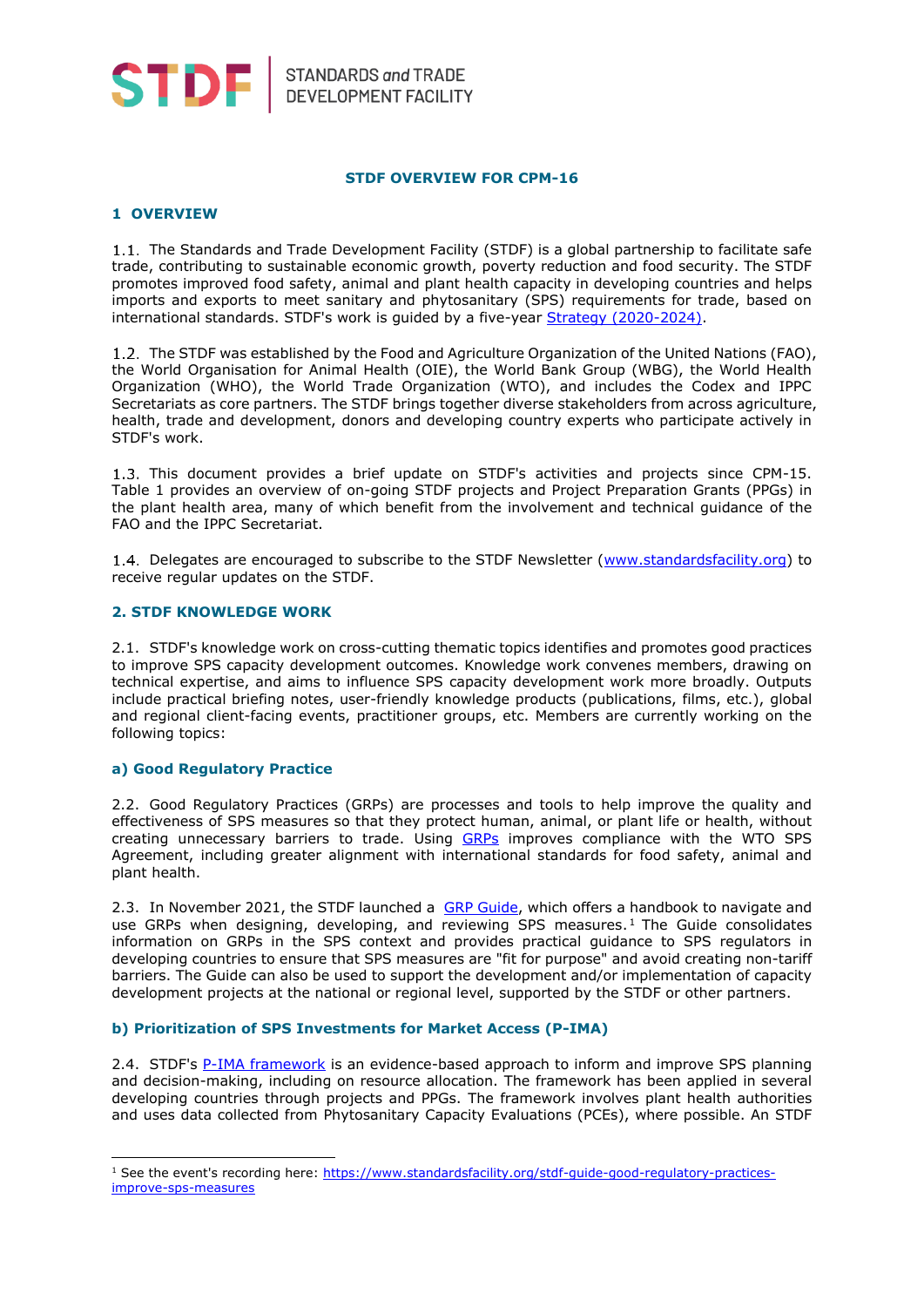

## STANDARDS and TRADE<br>DEVELOPMENT FACILITY

[Briefing](https://standardsfacility.org/sites/default/files/PIMA_Briefing_2019.pdf) Note provides a concise introduction to the P-IMA framework highlighting different country and regional experiences, and setting out the key benefits and outlining the steps in applying P-IMA.

2.5. In response to the COVID-19 pandemic, the STDF supported the fully remote application of P-IMA. The first virtual training took place in the [Caribbean region,](https://us4.campaign-archive.com/?u=1dd65e410f4f874eaf3175abc&id=b07135521e) under an STDF project preparation grant (PPG), which started in May 2021. In addition, a joint STDF/EIF/COMESA/AGRA webinar was organized in August 2021 to share the results of P-IMA's application in Kenya, Rwanda and Uganda, under an STDF/EIF supported project.<sup>2</sup> At present, P-IMA work is ongoing in the Caribbean region, Armenia, Ecuador and Ghana. The STDF holds frequent [P-IMA practitioner group meetings](https://www.standardsfacility.org/stdf-prioritizing-sps-investments-market-access-p-ima-practitioner-group) to promote the use of P-IMA linked to other ongoing/planned work, encourage innovations and synergies, catalyse resources for SPS priority needs in various P-IMA reports, and exchange experiences and learning.

#### **c) Public Private Partnerships (PPP)**

2.6. In many countries, government authorities and the private sector are working together to address SPS challenges and improve outcomes. Many STDF projects promote public private collaboration, for instance within value chains, on electronic certification and on the use of voluntary third-party assurance (vTPA) programmes. The objective of STDF's [PPP work](https://www.standardsfacility.org/public-private-partnerships) is to raise awareness about the potential value and role of PPPs in enhancing SPS capacity, provide practical guidance to facilitate and promote PPPs, and identify lessons learned.

2.7. Two meetings of the [PPP Practitioner Group](https://www.standardsfacility.org/stdf-public-private-partnerships-ppps-practitioner-group) were held in 2021, which included presentations by: (i) the Global Alliance for Trade Facilitation on its work with the IPPC Secretariat and the private sector to support trade facilitation (April 2021); and (ii) FAO on its new private sector engagement strategy (September 2021).<sup>3</sup> The STDF Secretariat is currently identifying and documenting new examples of SPS-related PPPs and will disseminate lessons, results and experiences in a new publication on PPPs in 2022. Five [case stories](https://www.standardsfacility.org/public-private-partnership-ppp-case-stories) are already available on the STDF website.

2.8. The Secretariat encourages CPM delegates and NPPOs to share PPP examples in the plant health area with the STDF Secretariat [\(STDFSecretariat@wto.org\)](mailto:STDFSecretariat@wto.org).

#### **d) SPS electronic certification**

2.9. Paperless SPS systems can improve traceability throughout SPS supply chains, lower food waste, cut trade times and costs, reduce fraudulent certificates, and build trust among trading partners. STDF's work in this area focuses on increasing the use of [electronic SPS certificates](http://www.standardsfacility.org/SPS-eCert) (SPS e-cert) in the broader context of the WTO Trade Facilitation Agreement (TFA), which aims, inter alia, to simplify and streamline trade documents.

2.10. Two meetings of STDF's Electronic Certification Advisory Committee (ECAC) were held in 2021. They included presentations by: (i) Codex on new guidelines on paperless use of electronic food certificates; (ii) OECD on a new study on digital opportunities for SPS systems and the trade facilitation effects of SPS electronic certification. The OECD study noted a major increase in the use and the enormous benefits of the ePhyto Solution.<sup>4</sup> The STDF organized a [webinar](https://www.unescap.org/events/2021/webinar-sps-e-certs-accelerating-cross-border-paperless-trade) on SPS eCert in September 2021 for countries across the Asia-Pacific region, together with the Asian Development Bank (ADB), the International Chamber of Commerce (ICC) and the United Nations Economic and Social Commission for Asia and the Pacific (ESCAP). The webinar included a case study on the ePhyto Solution in Fiji.

#### **e) Climate change**

-

2.11. Climate change is one of several global change factors that are contributing to increased and new food safety, animal and plant risks. Since the launch of the STDF Strategy in 2020 several STDF members have raised climate change as a cross-cutting topic for future STDF work. Based on its

<sup>&</sup>lt;sup>2</sup> See the event's recording here: [https://www.standardsfacility.org/prioritizing-investments-and-leveraging](https://www.standardsfacility.org/prioritizing-investments-and-leveraging-resources-boost-agri-food-exports-comesa-region)[resources-boost-agri-food-exports-comesa-region](https://www.standardsfacility.org/prioritizing-investments-and-leveraging-resources-boost-agri-food-exports-comesa-region)

<sup>&</sup>lt;sup>3</sup> See meeting summaries, presentations and additional PPP resources here:

<https://www.standardsfacility.org/stdf-public-private-partnerships-ppps-practitioner-group>

<sup>4</sup> Information on meeting summaries, presentations and additional eCert resources is available here: <https://www.standardsfacility.org/SPS-eCert>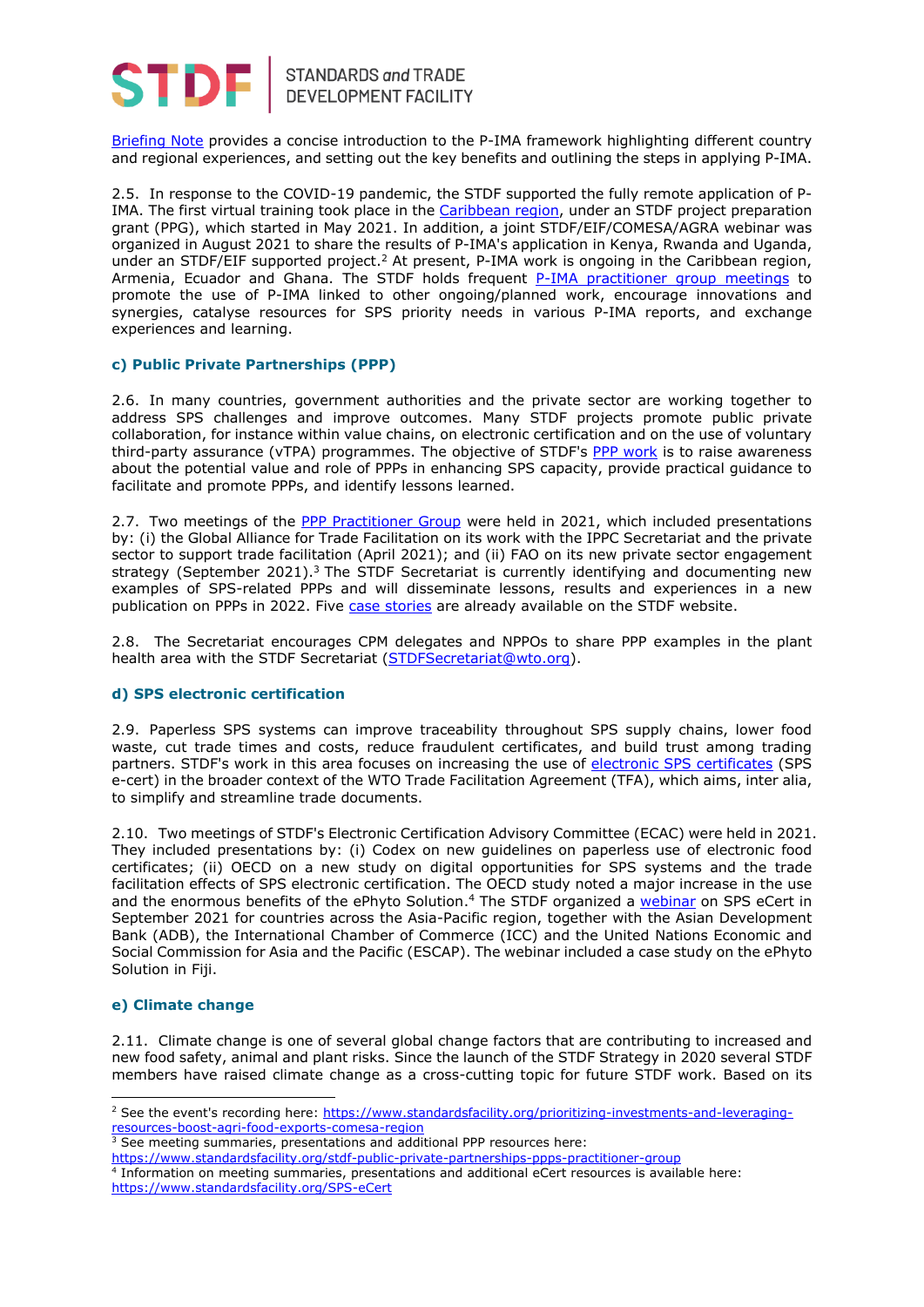

[previous work](https://www.standardsfacility.org/climate-change) on climate change in collaboration with the World Bank, the STDF plans to organize a webinar on climate change and SPS risks in the first half of 2022. The event will be an opportunity for the IPPC Secretariat and other STDF partners to share recent work in this area with a broader trade and development audience. IPPC delegates will be invited to join this webinar and the ensuing discussion on future planned STDF work.

#### **3 PPGS AND PROJECTS**

#### **a) Overview of PPGs**

3.1. The STDF provides advice and support to beneficiaries on SPS project development. Project preparation grants (PPGs), normally up to US\$50,000, are available to help applicants articulate their SPS needs and develop technically sound and sustainable project proposals. PPGs can be requested to (i) apply SPS capacity evaluation and prioritization tools; (ii) prepare feasibility studies before project development to assess the potential impact and economic viability of proposals in terms of costs and benefits; and (iii) develop project proposals for funding by donors or the STDF.

3.2. A total of **117 PPGs** has been approved and funded by the STDF since its inception. Two new PPGs related to plant health were approved in October 2021: (i) Addressing invasive quarantine pests of potato in East and Southern Africa (STDF/PPG/809); and (ii) Applying the Phytosanitary Capacity Evaluation (PCE) tool in Nigeria (STDF/PPG/817). 5

#### **b) Overview of projects grants**

-

3.3. The STDF also finances projects that promote compliance with international SPS requirements. Favourable consideration is given to projects that: (i) identify, develop and disseminate good practice in SPS-related technical cooperation, including the development and application of innovative and replicable approaches; (ii) apply regional and cross-cutting approaches to address SPS constraints; and (iii) implement collaborative approaches across food safety, animal and plant health and trade. Beneficiaries must contribute to the project from their own resources, either in the form of financial or in-kind contributions such as staff time, use of premises, vehicles or other existing assets.

3.4. A total of **106 projects** has been approved for STDF funding since its inception. In 2021, the STDF approved a regional project aiming to strengthen the phytosanitary system (with a focus on the tomato, eggplant and chili value chains) in the Dominican Republic and Haiti (STDF/PG/751). 6 Since the inception of the STDF, **24%** of the projects and PPGs have addressed plant health issues (see below):



<sup>&</sup>lt;sup>5</sup> Information on PPGs is available here: <https://www.standardsfacility.org/projectpreparationgrants>

<sup>&</sup>lt;sup>6</sup> Information on projects is available here:<https://www.standardsfacility.org/projectgrants>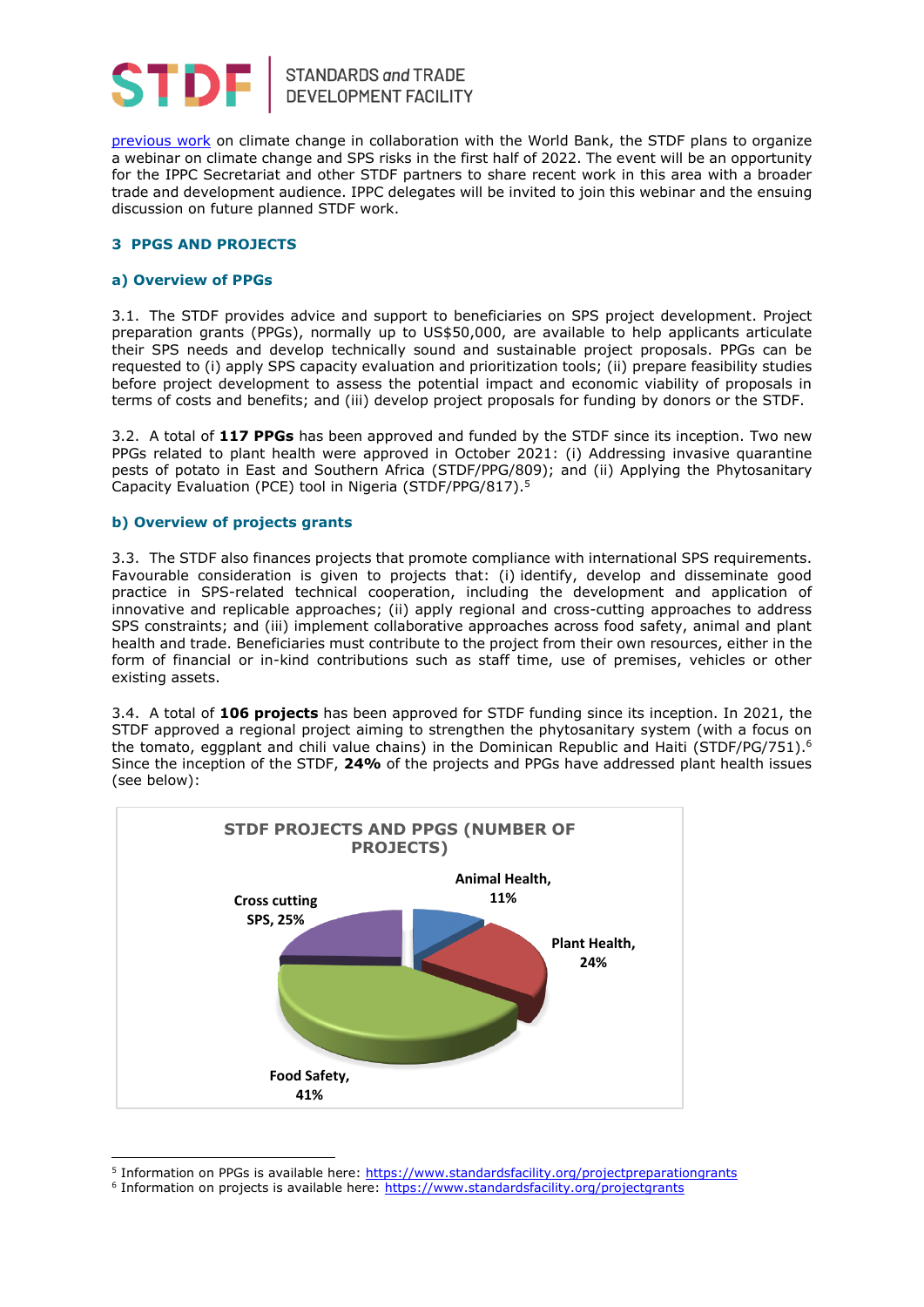

STANDARDS and TRADE<br>DEVELOPMENT FACILITY

3.5. The STDF encourages applications for PPGs and requests for project funding from NPPOs. Proposals can be submitted at any point in the year but should be received at least 60 working days in advance of each Working Group meeting in order to be considered at that meeting. The next deadlines for the submission of applications are **18 February 2022 (**for consideration in June) and **12 August 2022 (**for consideration in November).

#### **RECOMMENDED STEPS TO FOLLOW WHEN SEEKING PG OR PPG FUNDING OPPORTUNITIES WITH THE STDF:**

- **1. Browse the funding webpage for information (aims, eligibility criteria, etc.) on PPGs and PGs:**
- **2.** <https://www.standardsfacility.org/funding> **View examples of previous projects**
	- PPGs:<http://www.standardsfacility.org/projectpreparationgrants>
	- PGs:<http://www.standardsfacility.org/projectgrants>
- **3. Carefully read the guidance note for applicants:** https://www.standardsfacility.org/sites/default/files/STDFGuidanceNote2021\_EN.docx
- **4. Consult relevant stakeholders in the country/region.**
- **5. Send a brief concept note of your potential project for feedback on eligibility and likelihood of funding** [\(STDFSecretariat@wto.org\)](mailto:STDFSecretariat@wto.org)**.**
- **6. Fill out an application form and submit it electronically before the deadline:** 
	- PPGs: [https://wto.formstack.com/forms/ppg\\_application](https://wto.formstack.com/forms/ppg_application)
	- PGs: [https://wto.formstack.com/forms/pg\\_application](https://wto.formstack.com/forms/pg_application)

3.6. **Table 1** (below) provides an overview of ongoing STDF projects addressing plant health and trade issues. Further information on these projects, the STDF, other activities, application forms and eligibility criteria can be found on the STDF website.

#### **c) Evaluations of STDF projects**

3.7. The systematic and independent evaluation of STDF projects is one way in which information can be gathered and lessons can be learned about the relative effectiveness of different approaches to SPS capacity development. All STDF projects are subject to an independent end-of-project assessment, carried out at the completion of the project, by an external evaluator. In addition, the STDF Working Group selects projects for independent ex-post impact evaluations, which are normally carried out two to three years after their completion.

3.8. The STDF completed the ex-post evaluation of a project that strengthened the SPS system in Comoros [\(STDF/PG/242\)](http://www.standardsfacility.org/PG-242). The corresponding report is available on the STDF website. Work is underway to contract ex-post evaluations of the following projects: (i) "Rolling out phytosanitary measures to expand market access in the COSAVE region" [\(STDF/PG/502\)](https://www.standardsfacility.org/PG-502); and (ii) ePhyto [\(STDF/PG/504\)](https://www.standardsfacility.org/PG-504) and eVet [\(STDF/PG/609\)](https://www.standardsfacility.org/PG-609) as a joint evaluation.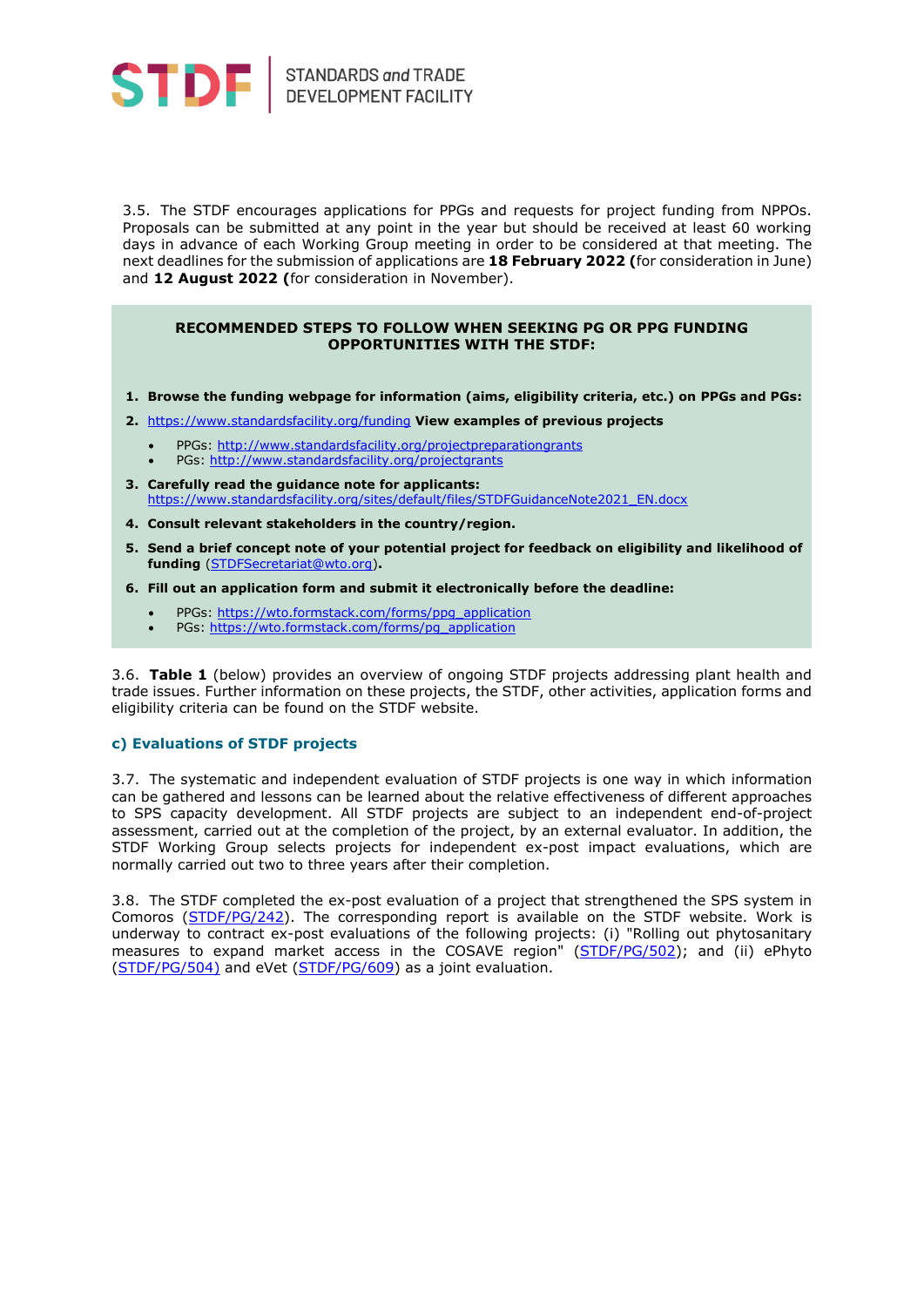## **STDF** STANDARDS and TRADE<br>DEVELOPMENT FACILITY

#### **Table 1: Ongoing relevant STDF projects and PPGs**

| <b>Project Title</b>                                                                                                                                                           | <b>Objective and Status</b>                                                                                                                                                                                                                                                                                                                                                                                                                                                                                                                                                                                        | <b>STDF</b><br><b>Contribution</b><br>(US\$) | <b>Total</b><br><b>Project</b><br><b>Value</b><br>(US\$) |
|--------------------------------------------------------------------------------------------------------------------------------------------------------------------------------|--------------------------------------------------------------------------------------------------------------------------------------------------------------------------------------------------------------------------------------------------------------------------------------------------------------------------------------------------------------------------------------------------------------------------------------------------------------------------------------------------------------------------------------------------------------------------------------------------------------------|----------------------------------------------|----------------------------------------------------------|
| STDF/PG/694:<br>Enhancing trade<br>through regulatory<br>harmonization and<br>biopesticide-based<br>residue mitigation in<br>the SADC Region                                   | Address the problem of low export market access by some Southern Africa Development<br>Community (SADC) countries, owing to the non-compliance with existing maximum residue<br>limits (MRL). The project aims to combine the use of conventional pesticides with the use of<br>microbial-based biopesticides to control key pests, within an Integrated Pest Management (IPM)<br>strategy. The project started in March 2021 and is being implemented by International Centre<br>for Genetic Engineering and Biotechnology (ICGEB).<br>More information available at: https://www.standardsfacility.org/PG-694    | 798,493                                      | 1,193,219                                                |
| STDF/PG/567: Fruit<br>Fly Free: Pest-free<br>and low prevalence<br>areas to support<br>fruit production and<br>exports in<br>Mozambique and<br>South Africa                    | Establish and develop a framework for the maintenance of areas free and under low prevalence<br>of fruit fly pests in South Africa and Mozambique. The project will maintain/improve market<br>access, revenues and employment in these countries concerning export fruit markets where<br>targeted fruit fly pests constitute risks. Implementation of the project by Agricultural Research<br>Council (ARC) - South Africa started in September 2020.<br>More information available at: https://www.standardsfacility.org/PG-567                                                                                 | 721,584                                      | 2,893,259                                                |
| STDF/PG/543:<br>Enhancing the<br>capacity of the fruit<br>and vegetable<br>sector to comply<br>with phytosanitary<br>requirements for<br>export to global<br>markets in Uganda | Improve market access to the EU, other high-end and regional markets for Ugandan fresh fruits<br>and vegetables (FFVs). The key purpose is to improve Uganda's compliance with international<br>phytosanitary standards for production and export of FFVs. Sustained incomes to FFV producers<br>and their employees will contribute to economic growth, poverty reduction and food security in<br>line with Uganda's development policy. The project started in February 2019 and is being<br>implemented by CAB International (CABI).<br>More information available at: https://www.standardsfacility.org/PG-543 | 484,788                                      | 882,726                                                  |
| STDF/PG/498:<br>Strengthening of the<br>phytosanitary<br>system in Guinea                                                                                                      | Build phytosanitary capacity in Guinea, based on recommendations arising from a PCE and<br>consultations held with national stakeholders. The project aims to improve the: (i) legislative<br>and regulatory framework for phytosanitary controls; (ii) technical and operational capacity of<br>the NPPO to implement a risk-based phytosanitary inspection and certification system; and (iii)                                                                                                                                                                                                                   | 559,491                                      | 847,959                                                  |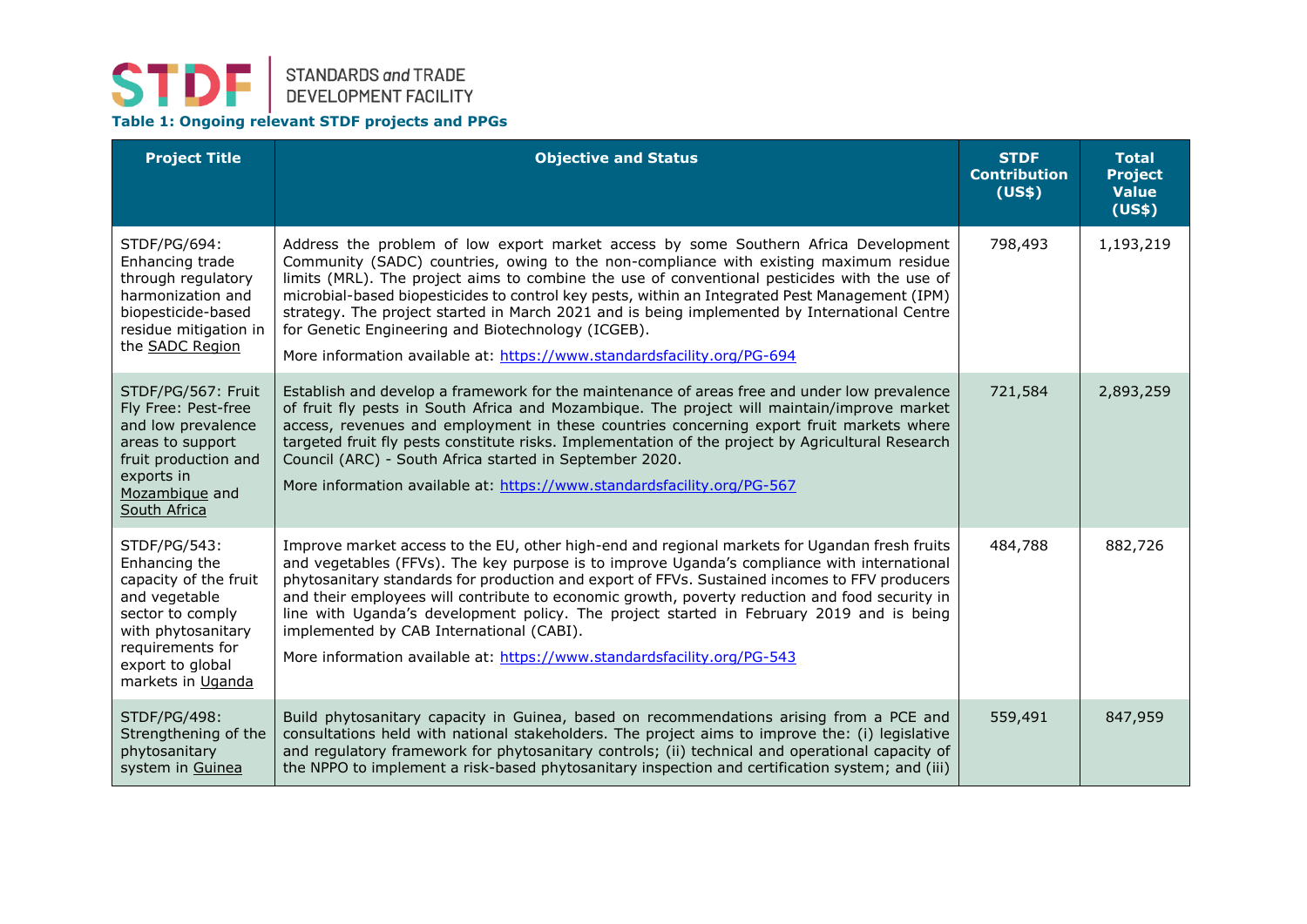# STANDARDS and TRADE

|                                                                                                                                           | capacity of operators in priority sectors to apply good practice. Implementation of the project<br>by COLEACP began in October 2019.<br>More information available at: https://www.standardsfacility.org/PG-498                                                                                                                                                                                                                                                                                                                                                                                  |         |           |
|-------------------------------------------------------------------------------------------------------------------------------------------|--------------------------------------------------------------------------------------------------------------------------------------------------------------------------------------------------------------------------------------------------------------------------------------------------------------------------------------------------------------------------------------------------------------------------------------------------------------------------------------------------------------------------------------------------------------------------------------------------|---------|-----------|
| STDF/PG/481:<br>Strengthening<br>phytosanitary<br>capacity for plant<br>exports in Zambia                                                 | Improve Zambia's phytosanitary capacity and increase the confidence of its trading partners,<br>especially SADC Member States, by complying with their phytosanitary requirements. This will<br>contribute to the growth of plant and plant-product exports as well as strengthening the<br>phytosanitary regulatory system. The project started in November 2018 and is implemented by<br>the EIF National Implementation Unit (NIU), Zambia.<br>More information available at: https://www.standardsfacility.org/PG-481                                                                        | 254,675 | 629,697   |
| STDF/PG/432:<br>Strengthening<br>information systems<br>for pest surveillance<br>and reporting in<br>Asia Pacific                         | Enhance and promote good practice in the efficient capture, management and reporting of<br>information from pest surveillance in the Asia/Pacific region. Implementation of the project by<br>Australia's Department of Agriculture began in December 2016.<br>Cambodia, Lao PDR, Malaysia, Papua New Guinea, Philippines, Thailand and Viet Nam are<br>participating in the project through STDF support. Singapore and Myanmar are participating<br>with external resources.<br>More information available at: http://www.standardsfacility.org/PG-432                                         | 997,595 | 1,705,455 |
| STDF/PPG/768:<br>Harmonizing the<br>phytosanitary<br>legislation<br>framework in<br><b>Central Africa</b>                                 | Develop a project proposal whose objective will be to (i) apply the IPPC's Phytosanitary Capacity<br>Evaluation (PCE) tool in six beneficiary countries to assess their overall phytosanitary system,<br>including their needs in terms of updating their phytosanitary legislation; and (ii) to carry out<br>a programme to harmonize the phytosanitary legislation at the sub-regional level.<br>Implementation of the project by the international consultant began in October 2021.<br>More information available at: https://www.standardsfacility.org/PPG-768                              | 50,000  | 50,000    |
| STDF/PPG/567:<br>Maintenance of fruit<br>production areas<br>free and under low<br>prevalence of fruit<br>fly pests in<br>Southern Africa | Bring together the different stakeholders to assess the development of Pest Free Areas (PFA)<br>and Areas of Low Pest Prevalence (ALPP). The main output of this PPG is a comprehensive<br>project proposal to establish PFA and ALPP in selected parts of South Africa and Mozambique,<br>tackling invasive and indigenous fruit fly pests in tropical, subtropical and temperate<br>horticultural commodities. The project began in July 2017 and is implemented by the Royal<br>Museum for Central Africa (RMCA).<br>More information available at: https://www.standardsfacility.org/PPG-567 | 40,000  | 40,000    |